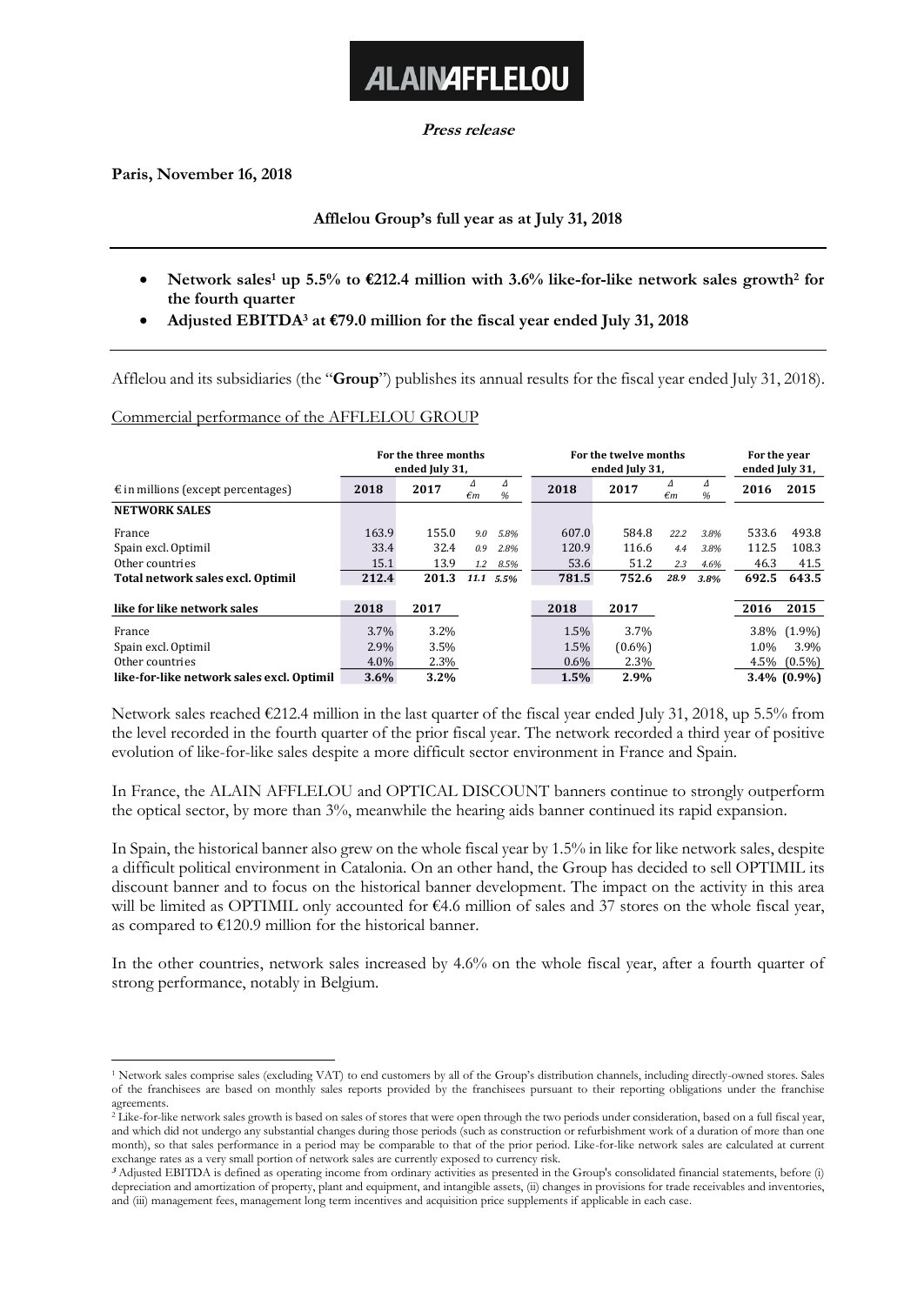The Group had 1,460 stores as of July 31, 2018, a net increase of 35 stores since July 31, 2017. The Group's historical ALAIN AFFLELOU banner in the optical and hearing aid business in France continued to develop successfully with a total increase of 28 stores, as compared to one year before. The historical banner gained 15 net optical stores reaching 753 stores at the end of the fiscal year. The hearing aids banner in France also showed sharply positive growth with 240 points of sale as at end July 2018. In Spain, the network remained stable, following a rationalization, notably in the directly owned stores portfolio. In the other countries the store count increased by 8 stores, reaching 141 stores.

|                                             | For the three months |                 |       |           | For the twelve months |                 |       |            |  |
|---------------------------------------------|----------------------|-----------------|-------|-----------|-----------------------|-----------------|-------|------------|--|
|                                             | ended July 31,       |                 |       |           | ended July 31,        |                 |       |            |  |
| $\epsilon$ in millions (except percentages) | 2018                 | 2017            | Δ     | Δ         | 2018                  | 2017            |       | Δ          |  |
|                                             |                      |                 | €m    | %         |                       |                 | €m    | %          |  |
| <b>Consolidated Income Statement</b>        |                      |                 |       |           |                       |                 |       |            |  |
| Revenue                                     | 105.2                | 99.7            | 5.4   | 5.5%      | 380.3                 | 371.2           | 9.1   | 2.5%       |  |
| Operating income from ordinary activities   | 21.4                 | 20.5            | 0.9   | 4.4%      | 65.8                  | 68.0            | (2.2) | $(3.2\%)$  |  |
| <b>Operating profit</b>                     | 13.3                 | 18.7            | (5.5) | (29.3%)   | 52.3                  | 56.4(4.0)       |       | $(7.2\%)$  |  |
| Net financial income / (expense)            |                      | $(16.8)$ (19.5) | 2.7   | 14.1%     | (73.9)                | (77.2)          | 3.4   | 4.4%       |  |
| Net (loss)/income before tax of cons. Comp. | (3.5)                | (0.8)           | (2.7) | na        | (21.6)                | (20.9)          | (0.7) | $(3.2\%)$  |  |
| Tax income/(expense)                        | 1.0                  | (7.5)           | 8.4   | na        | 16.0                  | 21.0            | (5.0) | $(23.8\%)$ |  |
| Net (loss)/income to equity holders         | (3.4)                | (8.4)           | 4.9   | 58.8%     | (8.0)                 | $(1.0)$ $(7.1)$ |       | na         |  |
| <b>Adjusted EBITDA</b>                      | 24.8                 | 22.6            | 2.2   | 9.9%      | 79.0                  | 78.2            | 0.9   | 1.1%       |  |
|                                             |                      |                 |       |           |                       |                 |       |            |  |
| Adjusted EBIT                               | 21.6                 | 20.7            | 0.9   | 4.4%      | 66.9                  | 69.1            | (2.2) | $(3.2\%)$  |  |
| <b>Net Debt</b>                             | 391.9                | 412.7 (20.9)    |       | $(5.1\%)$ | 391.9                 | 412.7 (20.9)    |       | $(5.1\%)$  |  |

# Afflelou Group's financial performance

The Group's revenue reached €105.2 million in the fourth quarter of the current fiscal year, and €380.3 million for the whole year, 2.5% above the prior fiscal year.

Adjusted EBITDA sharply increased to  $\epsilon$ 24.8 million in the last quarter from  $\epsilon$ 22.6 million in same period of the prior fiscal year, thus reaching €79.0 million for the whole fiscal year. Adjusted EBITDA increased by 1.1% versus the prior year, slightly below the network sales growth, taking into accounts some business units as the hearing aids, still show lower levels of profitability than on the optical banner.

The refinancing in October 2017 and the performances of the network have allowed the Group to generate a high level of cash flow thus reducing our net debt to €391.9 million as of July 2018, versus €412.7 million a year before.

As a reminder, the optical and hearing aid sectors in France have been marked by changes in the regulation with the *100% Santé* program. These changes to start in 2020 onward include the creation of the "zero consumer cost" offer in the optical and hearing aid sector, with the aim to eliminate the out of pocket expenses for glasses and hearing aids, for a proportion estimated at 15 to 20% of end customers. Additionally, there will be a cut in the reimbursement cap for frames to €100. Lastly, changes also include a greater role for the optician who will be entitled to make view exams reimbursed by Social Security in the future. We estimate these upcoming changes will have a limited impact on the total market, while we see an opportunity to grow our market share through our commercial offers, our exclusive products and the professionalism of a banner with maximum brand awareness in France.

**Didier PASCUAL, Chairman and Chief Executive Officer of Afflelou, stated**: *"Our Group continues to deliver a strong out performance versus our main markets, thanks to its constant commercial innovation like our Smart Tonic offer. We are currently engaged in a digital transformation plan, in order to keep the AFFLELOU banner ahead of the competition. We are also currently optimizing less profitable segments of our businesses, like the hearing aids or our first price offer, which constitute areas of growth in the future. On a whole, and in light of the first months of the current fiscal year, we feel confident that the AFFLELOU Group will continue to grow its network sales and develop further on".*